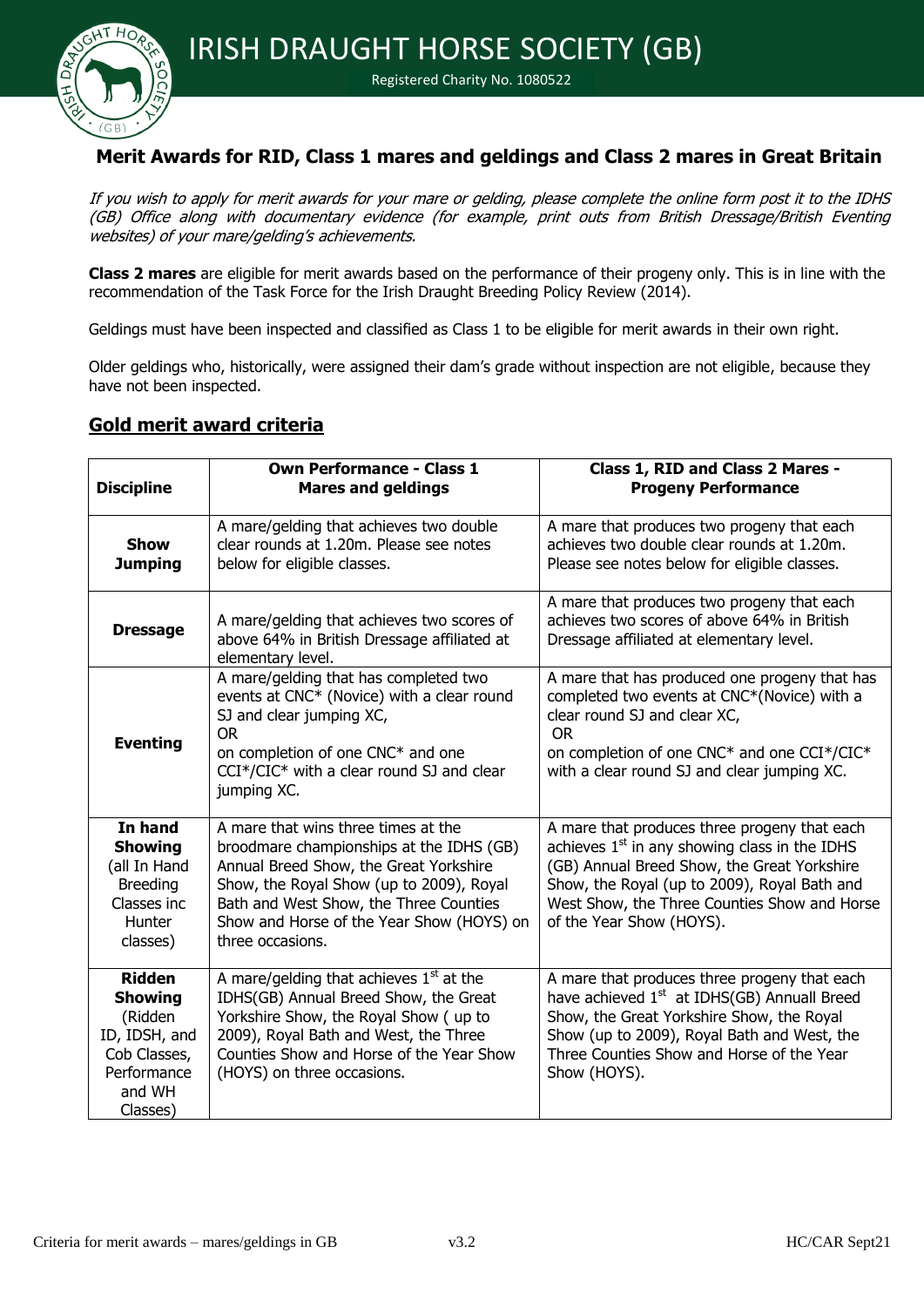# **Silver merit award criteria**

| <b>Discipline</b>                                                                                                | <b>Own Performance - Class 1</b><br><b>Mares and geldings</b>                                                                                                                                                                                 | Class 1, RID and Class 2 Mares -<br><b>Progeny Performance</b>                                                                                                                                                                                                           |
|------------------------------------------------------------------------------------------------------------------|-----------------------------------------------------------------------------------------------------------------------------------------------------------------------------------------------------------------------------------------------|--------------------------------------------------------------------------------------------------------------------------------------------------------------------------------------------------------------------------------------------------------------------------|
| <b>Show</b><br><b>Jumping</b>                                                                                    | A mare/gelding that achieves two double<br>clear rounds at 1.10m. Please see notes<br>below for eligible classes.                                                                                                                             | A mare that produces two progeny that each<br>achieve two double clear rounds at 1.10m.<br>Please see notes below for eligible classes.                                                                                                                                  |
| <b>Dressage</b>                                                                                                  | A mare/gelding that achieved two scores of<br>above 64% in British Dressage affiliated, at<br>novice level.                                                                                                                                   | A mare that produces two progeny that each<br>achieves 2 scores of above 64% in British<br>Dressage affiliated, at novice level.                                                                                                                                         |
| <b>Eventing</b>                                                                                                  | Two events at BE 100 (Pre-Novice) with a<br>clear round SJ and clear jumping XC.                                                                                                                                                              | A mare that has produced one progeny that has<br>completed two events at BE 100 (Pre-Novice)<br>with a clear round SJ and clear jumping XC.                                                                                                                              |
| In hand<br><b>Showing</b><br>(all In Hand<br><b>Breeding</b><br>Classes inc.<br><b>Hunter</b><br>classes)        | A mare that wins the broodmare<br>championships at the IDHS (GB) Annual<br>Breed Show, the Great Yorkshire Show, the<br>Royal Show (up to 2009), Royal Bath and<br>West, the Three Counties Show and Horse of<br>the Year Show (HOYS).        | A mare that produces two progeny that each<br>achieves $1st$ in any showing class at the IDHS<br>(GB) Annual Breed Show, the Great Yorkshire<br>Show, the Royal Show (up to 2009), Royal Bath<br>and West, the Three Counties Show and Horse<br>of the Year Show (HOYS). |
| <b>Ridden</b><br><b>Showing</b><br>(Ridden<br>ID, IDSH, and<br>Cob Classes,<br>Performance<br>and WH<br>Classes) | A mare/gelding that achieves $1st$ at the<br>IDHS(GB) Annual Breed Show, the Great<br>Yorkshire Show, the Royal Show (up to<br>2009), Royal Bath and West, the Three<br>Counties Show and Horse of the Year Show<br>(HOYS), on two occasions. | A mare that produces two progeny that each<br>have achieved 1 <sup>st</sup> at IDHS(GB) Annual Breed<br>Show, the Great Yorkshire Show, the Royal<br>Show (up to 2009), Royal Bath and West, the<br>Three Counties Show and Horse of the Year<br>Show (HOYS).            |

# **Bronze merit award criteria**

| <b>Discipline</b>                 | <b>Own Performance - Class 1</b><br><b>Mares and geldings</b>                                                                                                                                                                                   | Class 1, RID and Class 2 Mares -<br><b>Progeny Performance</b>                                                                     |
|-----------------------------------|-------------------------------------------------------------------------------------------------------------------------------------------------------------------------------------------------------------------------------------------------|------------------------------------------------------------------------------------------------------------------------------------|
| <b>Conformation</b><br>& Movement | Mares/geldings that on inspection, pass the<br>clinical veterinary and achieve an above<br>average score on conformation and<br>movement (i.e. Above 80%) will receive a<br>bronze merit.                                                       | Not applicable                                                                                                                     |
|                                   | Mares that are classified within the IDHS<br>(GB) as a Select Hornby mare will also<br>receive a bronze merit.                                                                                                                                  |                                                                                                                                    |
| <b>Show</b><br><b>Jumping</b>     | A mare/gelding that achieves one double<br>clear round at 1.0m. Please see notes below<br>for eligible classes.<br>OR.<br>a mare/gelding that loose jumps under the<br>HSI inspection process to 1m level and<br>achieves a score of above 70%. | A mare that produces one progeny that achieves<br>two double clear rounds at 1.0m. Please see<br>notes below for eligible classes. |
| <b>Dressage</b>                   | A mare/gelding that achieves two scores of<br>above 64% in British Dressage affiliated, at<br>preliminary level.                                                                                                                                | A mare that produces one progeny that achieves<br>two scores of above 64% in British Dressage<br>affiliated, at preliminary level. |
| <b>Eventing</b>                   | A mare/gelding that has completed two<br>events at BE 90 with a clear round SJ and<br>clear jumping XC.                                                                                                                                         | A mare that has produced one progeny that has<br>completed two events at BE 90 with a clear<br>round SJ and clear jumping XC.      |